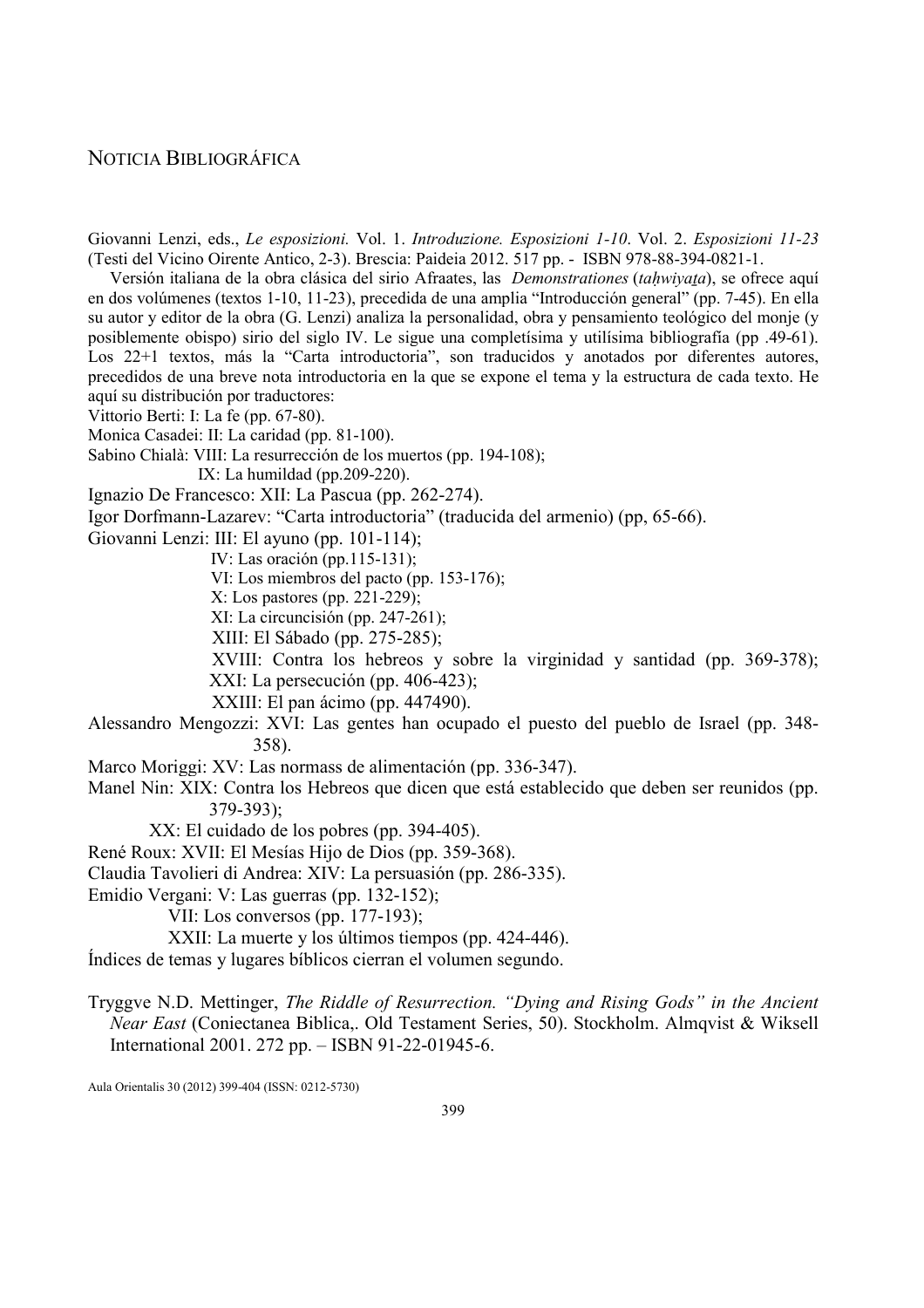AULA ORIENTALIS 30 (2012)

Debido a razones ajenas a la Dirección de Aula Orientalis, fácilmente colegibles, presentamos con un cierto retraso esta interesante obra que analiza uno de los temas claves que organizan el pensamiento religioso del mundo oriental, sobre todo el nord-occidental y acaba por resultar un arquetipo inquitantemente próximo a nuestras propias creencias (véanse pp. 220ss), sin contar las ersiones euhemeristas del mismo Nada mejor que recoger el índice los capítulos para conseguir una idea clara del intento y ámbito de estudio cubierto por el autor cuyo tratamiento suscita un amplio consenso. El tratamiento de las fuentes y de los estudiós modernos es ejemplar.

Chap. I. Introduction: A Survey of Research and gthe Agenda for the Present Work.

Chap. II. Ugaritic Baal.

Chap. III. Melqart-Heracles.

Chap. IV. Adon(is) .

Chap. V. Eshmun-Asclepios.

Chap. VI. Comparative Perspectives: Osiris and the West Semitic Gods.

Chap. VII. Comparative Perspectives: Dumuzi-Tammuz and the West Semitic Gods.

Estamos ante un mitema común a los semitas orientales y occidentales, amén de los egipcios. Pero mientras en el primer caso se trata más bien de un mitema más, colateral, podríamos decir, en su sitema mitológico, en el occidental, ocupa el espacio centra (dejando aparte "the Egyptian connexion"). Tal sistema mitológico semítico-occidental gira en torno a ese avatar de su dios principal, en realidad un "hijo de dios", Baal/Melqart . El autor nos ofrece en esta obra una exposición iluminadora de tal mitema.

Armand Puig i Tarrech, ed., Pau, fundador del cristianisme? (Scripta Biblica, 12). Tarragona: Associació Biblica de Catalunya/Publicacions de l'Abadia de Montserrat 2012. 199 pp. ISBN 978-84-9883-477-2

The present volume has three main preoccupations, all of them centred on the person of Paul: the keys to interpreting his thought, his theology and the relationship between Paul and Jesus. For that reason, and taking up the old saying of the liberal schoo!, we have given the book the title "Paul, the founder of Christianity?". The debate over the heuristic basis on which the person and thinking of Paul are to be interpreted has only increased in recent years, stimulated by what is known as the "New Perspective" of pauline studies, and most recently by the so-called "Radical New Perspective". Paul is forever at the very centre of an interpretative storm, and the latest discussions have served to re-open questions conceming the Jewishness of Paul and therefore the pauline conception of the Law. Recent research has sought to make a distinction between the thinking of Paul and the thinking of Luther, one of the great interpreters of the pauline theology of justification by faith in Jesus Christ. Likewise, the topie of the relationship between Paul the Jew and Israel, his own people, has come to the fore, and in this respect the discussion centres principally on the interpretation of Romans 9-11. The first two contributions of this book (X. Alegre, J. Cervera) introduce the reader to these issues.

The theology of Paul could not fail to be central in a work that seeks to explore his thought. Undeniably, Christology, with its soteriological aspecto is at the heart of the apostle's thinking. Any exploration of Paul needs to consider the rale of Jesus Christ, "the supreme good" (Phil. 3.8) and the personal relationship with him that Paul advocates. The soteriological aspect demands an examination of the vietory of Jesus over the cosmic powers, the "elements of this world" (Gal. 4.3). The studies presented by A. Borrell and E. Cortes take us to the heart of the apostle's theology: the saving gift of God in Jesus Christ.

At the same time, one of the main threads of pauline studies has been taken up: the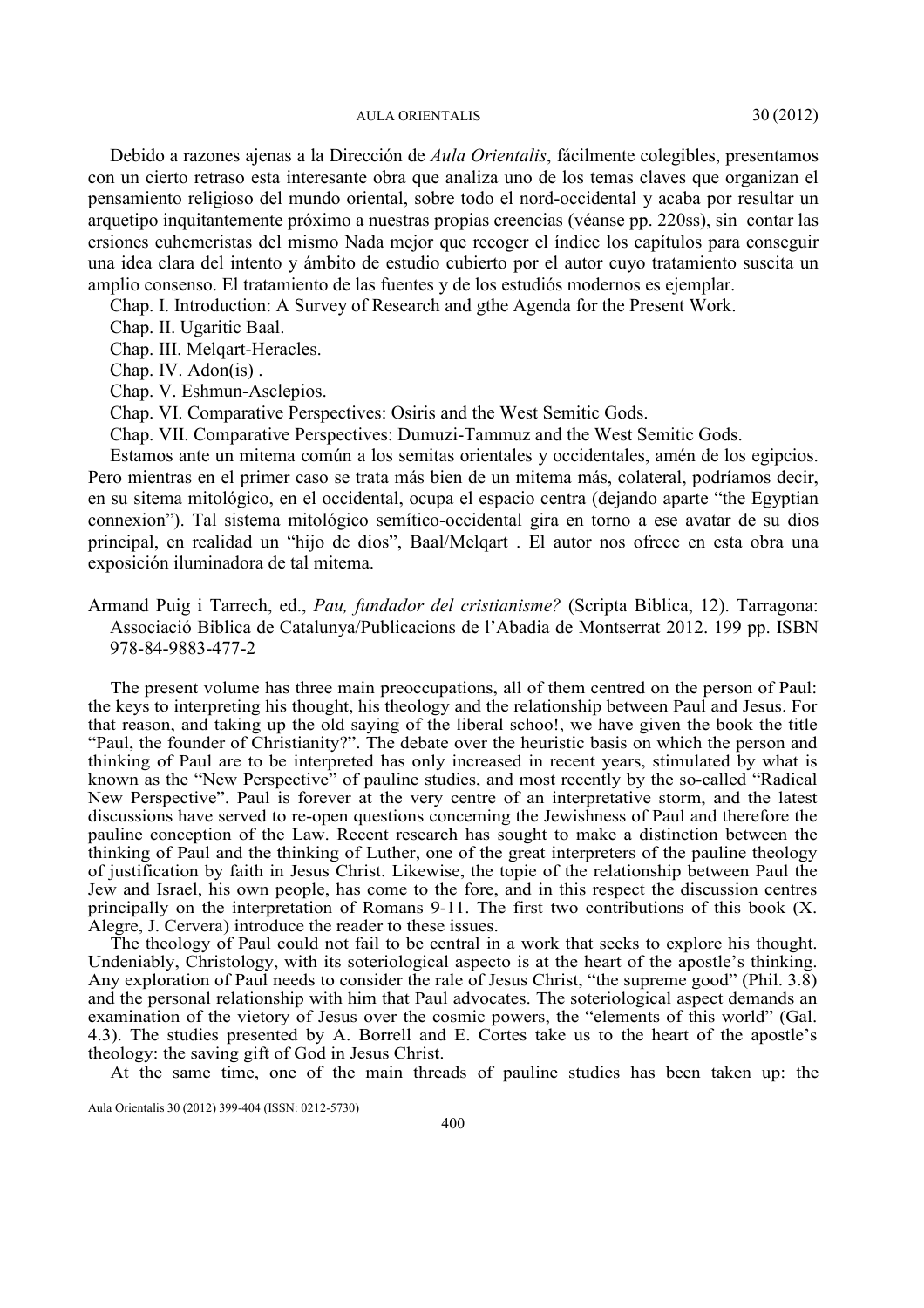relationship between Jesus and Pau!, a topic with whieh the articles of A. Puig i Tarrech and B. Palau are concemed. The historical Jesus is never far from people interested in Paul. Thus, this theme is explored in the way Paul takes into account the essential historical joumey undertaken by Jesus, and in the way he deals with specific aspects of it (such as the dietary laws). Paul is the great interpreter of Jesus and of his teaching, starting with the fundamental christologieal unity he establishes between the Jesus of history and the Christ of faith.

Finally, the contributions of J. Read-Heimerdinger and J. Rius-Camps look at two pauline themes that draw together Paul's letters, the Gospels and the book of Acts: the collection he takes to the Jerusalem community, and the apologies of Pau!, which are contrasted with a saying of Jesus twice quoted in Luke's Gospel. (from the Editor's Presentation)

Pier Giorgio Borbone, Alessandro Mengozzi, Mauro Tosco, eds, Loquentes linguis.Studi linguistici e orientali in onore di Fabrizio Pennacchietti. Wiesbaden. Harrassowitz 2006. 751 pp.  $-$  ISBN 10:3-447-054484-0.

The Festschrift offered to Pro. Fabrizio Pennachietti by friends and colleagues reflects in some way the manyfold fields of academic interest that he has cultivated in his work as a scholar. In order to provide a more useful approach we present them here distributed by general subject matter while the volume gives them according the alphabetic order of the authors.

### History of Culture and Religion

Ezio Albrile, "I1 silenzio degli dei. Ermetismo, etnobotanica e altri miti" (pp. 1-11)

Emanuela Braida - Simona Destefanis, "L'alchermes: liquore cremisi o vermiglio? Divagazioni storico-etimologiche sull'origine di un colore" (pp. 135-140)

Gregorio del Olmo Lete, "De la tienda al palacio // de la tribu a la dinastía. Evolución del poder político en el mundo semítico antiguo" (pp. 219- 236 )

RudyFavaro, "109 Iconografía in itinere" (pp. 251-260)

Helmar Frank, "121 La Sibiua Programo de la Eiírolingvistiko" (pp. 261-275)

Mírella Galletti, "Studi íta1iani sulla lingua curda" (pp. 291-300)

Gianfrancesco Lusini, "The early history of Eritrea: A new perspective" (pp. 447-454)

Paolo Marrassini, "Ethiopian and Near Eastem dragons" (pp. 459-468)

#### Esperanto

Sergio Baldi, "L ' esperanto e la lingua hausa" (pp. 45-49)

Vera Barandovská-Frank, "Internaciaj lingvoj en interreto" (pp. 51-61)

Aziza Boucherit, "De espéranto a espoir: remarques lexicales" (pp. 121-133)

Federico Gobbo, "L'esperanto e la traduzione automatica: storia, risultati e prospettive

esperantologiche dell'approccio statistico (pp. 319-327)

Carlo Minnaja, "Un poeta in esperanto: Edmond Privat" (pp. 509-513)

Giorgio Silfer, "Armand Su: chinois de naissance, poete en esperanto, italien par inspiration" (pp. 671-674)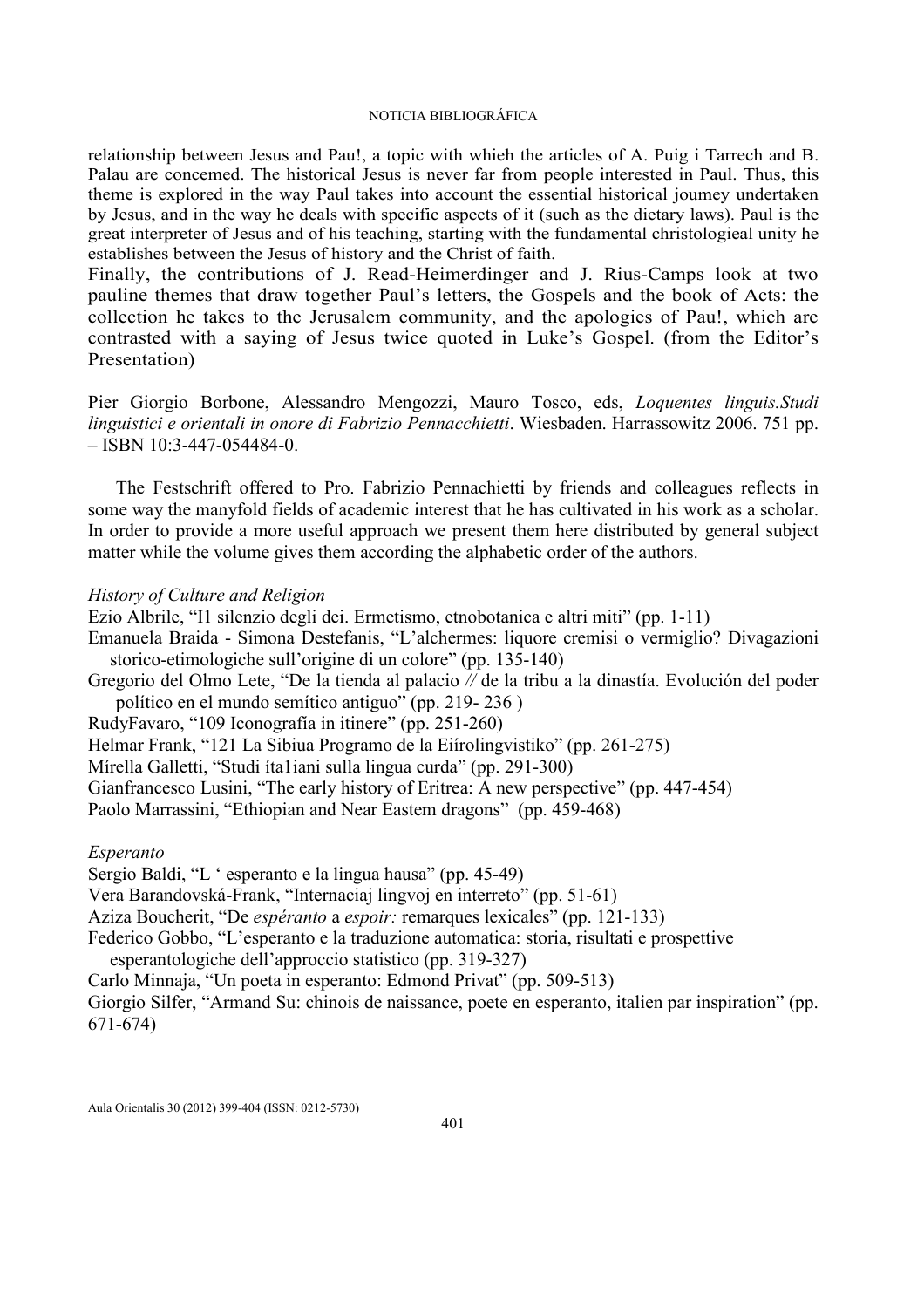#### Afro-Asiatic Linguistics

Václav Blažek, "Traces of a cornmon case system in Afroasiatic" (pp. 91-101)

- Hermann Jungraithmayr, "Pronominal gender distinction in Southwestem Afroasiatic/Hamito-Semitic (Chadic)" (pp. 363-370)
- Amina Mettouchi, "Anaphoricité et appel a l'attention partagée dans un conte oral en kabyle (berbere)" (pp. 499-507)

Helmut Satzinger, "Focus and syntactic status of clauses in Somali and Egyptian" (pp. 639-647) Graziano Saya, "The unmarked verbal paradigm in Ts'amakko (East Cushitic) (pp. 649-658) Gábor Takács, "Aegyptio-Afroasiatica XXI" (pp. 675-682)

Andrzej Zaborski, "Qattala/qātala with Causative Prefixes in Hamitosemitic" (pp. 745-751)

### Egyptian Language and Culture

Franco Crevatin, "La senescenza della scrittura geroglifica egiziana in un papiro di Cortona (Pap. Cortona 184)" (pp. 201 )

Alessandro Roccati, "Lingua e testo (nell'antico Egitto)", (pp. 605 )

## Common Semitic and General Linguistics

Felice Israel, "Yānu + accusativo nel semítico siro-palestinese e il sincretismo dei casi nel semitico" (pp. 337-353)

Edward Lipiński, "Dissimilation of gemination", (pp. 437-446)

Alessandro Orengo, "Ancora sui prestiti armeni nei dialetti romani" (pp. 565-571)

Mauro Tosco, "Towards a geometry of adpositional systems: A preliminary investigation of Gawwada" (pp. 695-702)

### Assyriological and Eblaitic Studies

Adrian Macelaru, "What Can Be Hidden behind Amissable Consonants in Sumerian?" (pp. 455 Pelio Fronzarolí - Amalia Catagnoti, "The MI-SA-GA-TIM Rite at Ebla" (pp. 277 )

### Arabic language and Islamic Culture

- Werner Arnold, "Über die Herstellung von Seide in Antiochien. Ein Text im arabischen Dialekt der Nuṣayrier von Yaqṭu" (pp. 21-27)
- Francesca Bellino, "David Morkos frate della Custodia di Terra Santa e professore di arabo nella Torino dell'Ottocento" (pp. 63-77)
- JoshuaBlau, "Sorne reflections on the disappearance of cases in Arabic" (pp. 79-90)
- Françoise Briquel Chatonnet Alain Desreumaux André Binggeli, "Un cas tres ancien de garshouni? Quelques réflexions sur le manuscrit BL Add. 14644" (pp. 141-147)
- Giovanni Canova, "Libri e artigiani del libro: le raccomandazioni di Tāj al-Dīn al-Subkī (XIV secolo)" (pp. 159-166)
- Simone Cristoforetti, "Considerazioni sui trecentosessanta idoli della Ka'ba preislamica" (pp. 209-218)
- Werner Diem, "*bāsit* und *bāsitah* als Bezeichnungen der Hand im mamlükenzeitlichen Arabisch" (pp. 237-249)

Gideon Goldenberg, "On Grammatical Agreement and Verb-Initial Sentences" (pp. 329-335)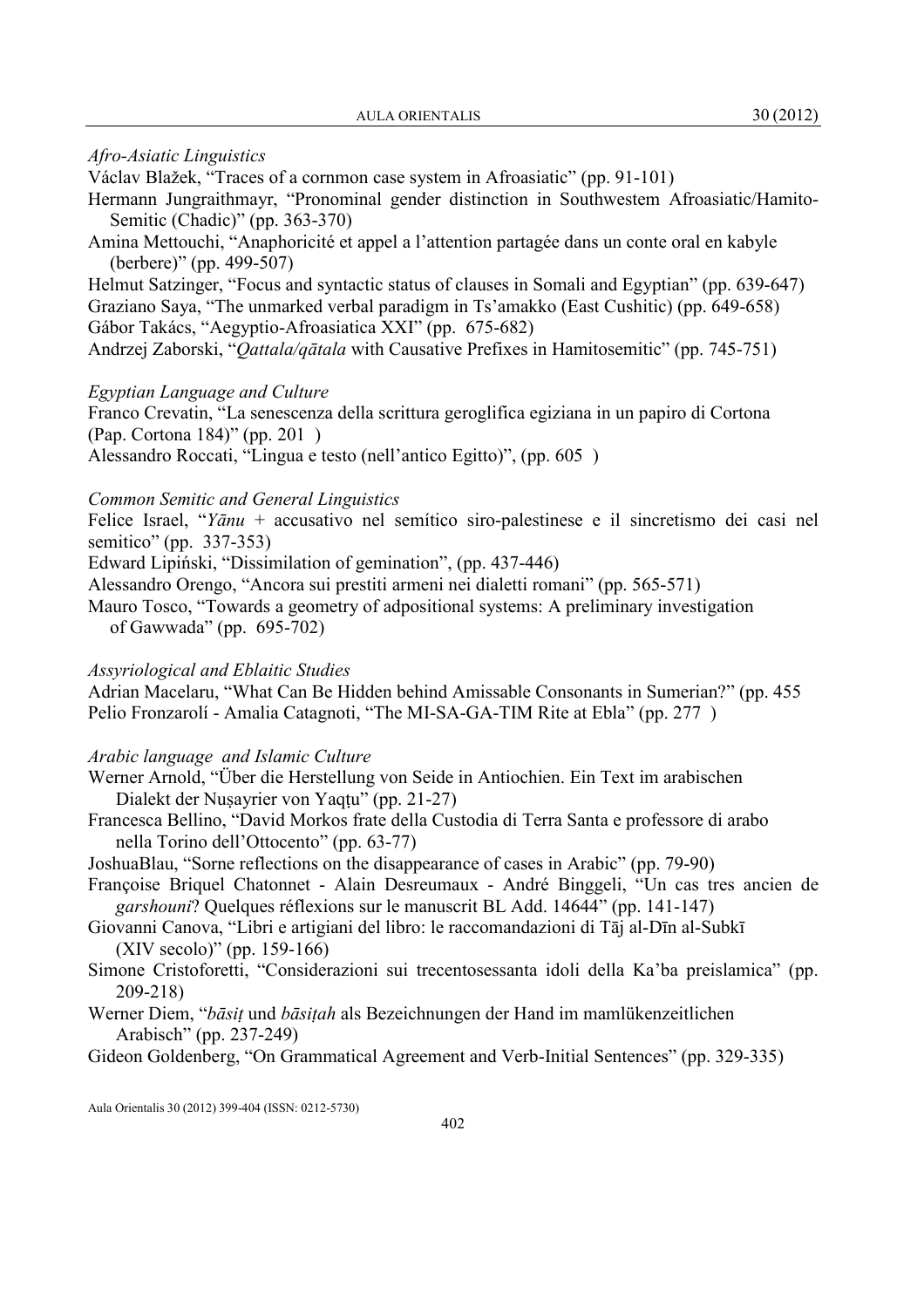- Elie Kallas, "L'élégie d'Ibn al-Qilā<sup>s</sup>ī sur son confrere Yḥannā (15<sup>ème</sup> siecle) d'aprés le ms. garchouni A1ep Maronite 721" (pp. 371-380)
- Manuela E.B. Giolfo, "La particella mā nel contesto de la negazione verbale in arabo classico: Un'interpretazione sincronica" (pp. 307-317)

Alan S. Kaye, "Two Texts in Najdi Arabic ftom Jabal Tuweiq" (pp. 391-396)

Raif Georges Khoury, "Abü Nuwās (145-198 /762-813) et Ibn al-'Arabī (560-638/1165-1240) : rencontres poétiques remarquables" (pp. 411-424)

- Pierre Larcher, "Sociolinguistique et histoire de l'arabe selon la Muqaddima d'Ibn Khaldlin (VIIIe/XIVe siecle)" (pp. 425-435)
- Sergio Noja Noseda, "L'origine della scrittura araba da quella dei nabatei: un'ipotesi da smontare" (pp. 535-435)

Giamoberto Scarcia - Stefano Pella, "Una colomba meccana in Ḥāfiẓ" (pp. 659-669)

Roberto Tottoli, "Two Kitab al-mi  $raj$  in the manuscripts collection of the Paul Kahle Library of the University of Turin" (pp. 703-710)

Claudia M. Tresso - Marco Rivalta, "Ibn Baṭṭūṭa: sana e robusta costituzione o divina ispirazione?" (pp. 711-715)

Ana Vrajitoro, "Malnova strukturo de la relativa propozicio en araba kaj rumana" (pp. 733-743 )

### EpigraphicAncient and Modern South Arabic

Alessandra Avanzini, "To accompany a recently published Sabaic text: Historical and grarnmatical remarks" (pp. 35- );

Giovanni Mazzini, "Ḏ- Base Pronominal System in Qatabanic", (pp. 475-487)

Rainer Voigt, "Zum Verlust der personalen Elemente in den Prafixkonjugationen des Neusüdarabischen" (pp. 717-731)

### Aramaic, Neo-Aramaic and Syriac Languages

- Roberta Borghero, "Sorne features ofthe North Eastern Neo-Aramaic dialect of Ashitha" (pp. 109-120)
- Claudia Ciancaglini, "Le locuzioni verbali con  $<sup>c</sup>bd$  in siriaco" (pp. 173-184)</sup>
- Otto Jastrow, "Mardin im Ersten Weltkrieg. Teil 1: Ein Christ erzählt" (pp. 355-361)
- Olga Kapeliuk, "The Neo-Aramaic tense system in the light of translations from Russian" (pp. 381-390)
- Geoffrey Khan, "Some aspects of the morphology and syntax of compound verbal forms in the Christian Barwar dialect ofNeo-Aramaic" (pp. 397-409)

Alessandro Mengozzi, "La versione neoramaica di un inno siriaco per Natale" (pp. 489-498)

- Marco Moriggi, "A Bilingual Silver Lamella in the Medagliere Capitolino (Rome)" (pp. 515- 521)
- Heleen Murre-van der Berg, "A Neo-Aramaic Gospel Lectionary translation by Israel of Alqosh (Ms. Syr 147, Houghton Library, Harvard University, 1769170)" (pp. 523-533)
- Edward Odisho, "Aspiration, Spirantization and Approximation in Neo-Aramaic: A more Refined Identification" (pp. 555-564)

Massimo Pazzini, "Il libro di Abdia secondo la versione siriaca (Peshitto)", (pp. 573-577)

Aula Orientalis 30 (2012) 399-404 (ISSN: 0212-5730)